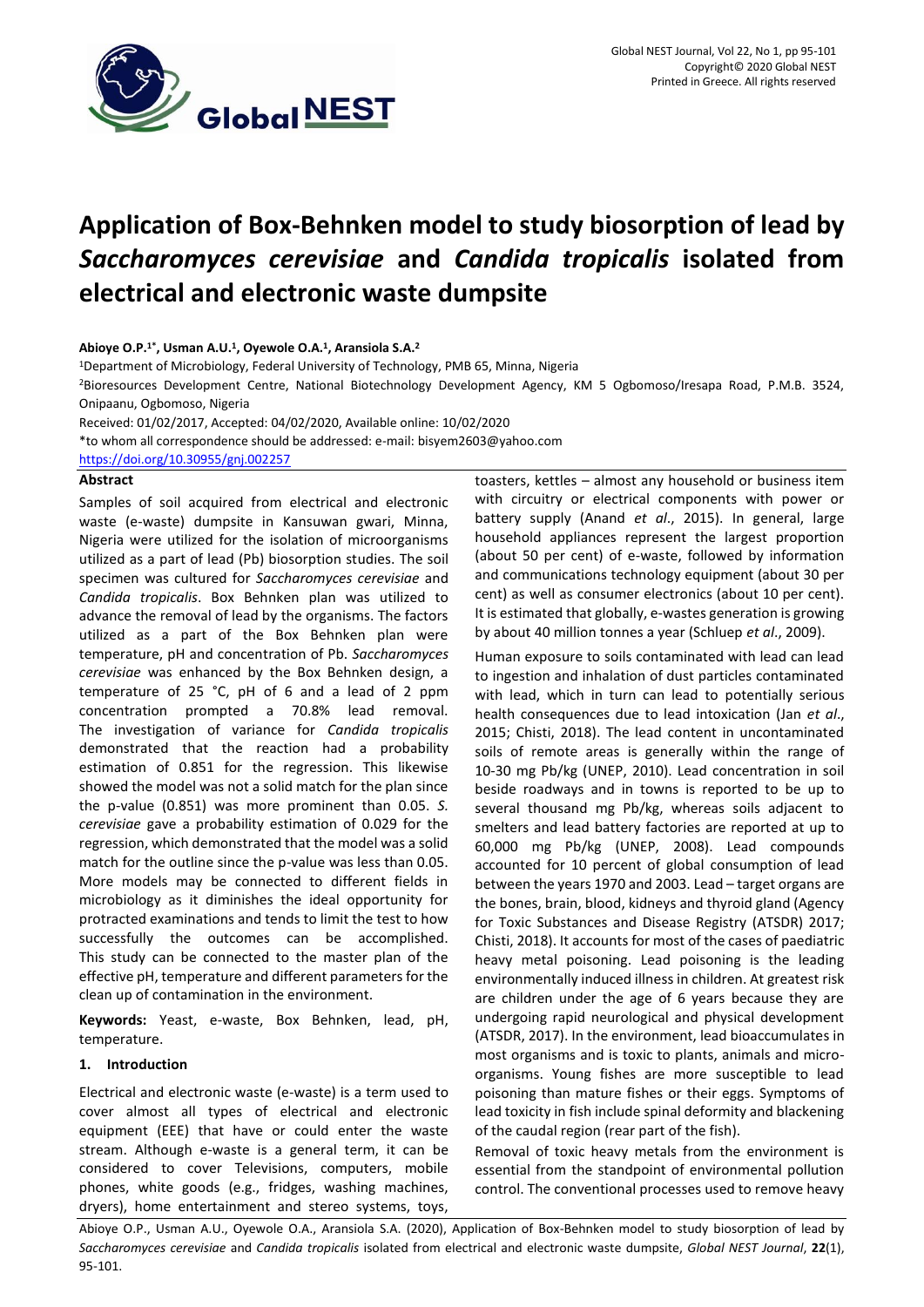metal ions from the contaminated environments include solvent extraction, chemical precipitation, ion exchange, activated carbon adsorption, chelation, reverse osmosis, coagulation–precipitation, electrochemical operation and filtration (Gunatilake, 2015; Kaljahi, 2016; Malik *et al*., 2017). However, Traditional techniques of heavy metal soil remediation are costly and may cause secondary pollution. Series of approaches is being practiced in order to reclaim land contaminated with lead (Abioye *et al*., 2013).

These disadvantages are especially apparent at low metal concentrations often encountered in wastewaters. Therefore, it is pertinent to develop efficient and environmentally compatible means able to remove or detoxify heavy metals in an economical way (Pawar and Bhosale, 2018). There are various *in situ* and *ex situ* remediation methods adopted to remove or reduce or extract the contaminant from the soils. Among those, bioremediation or biosorption is found to be more advantageous than any other methods because it is reliable, feasible, highly efficient, less chemical usage and sludge generation, regeneration of biosorbent as well as ease in process optimization, doesn't require any skilled labors, mechanical equipment and continuous monitoring (Pawar and Bhosale, 2018).

Biosorption using microbial biomass as the adsorbent has emerged as a potential alternative technique to the existing methods for metal removal [\(Gupta and Diwan,](https://www.sciencedirect.com/science/article/pii/S2215017X16301382#!) 2017).The use of biological material, including living and non-living microorganisms, in the removal and possibly recovery of toxic or precious metals from industrial wastes, has gained important credibility during recent years. This is because of the good performance, minimization of chemical/biological sludge and low cost of these materials (Kanamarlapudi *et al*., 2018). Microorganisms including bacteria, algae, fungi and yeasts, take up these metals either actively (bioaccumulation) and/or passively (biosorption) [\(Gupta and Diwan,](https://www.sciencedirect.com/science/article/pii/S2215017X16301382#!) 2017). The biosorption mechanism depends on whether the organisms are living or dead, the type of microorganisms, and the element species (Carolina *et al.*, 2017). The use of non-living microbial cells as biosorbents has been shown to be an effective means for removal or recovery of heavy metals from aqueous systems (Carolina *et al.*, 2017). The presence of lead has been observed in different types of industrial effluents. Lead is responsible for environmental pollution; with varying effects on human depending on the concentration. This is because of their toxic, persistent, and non biodegradable nature as they accumulate in the food chain causing several deleterious effects on human life (Kanamarlapudi *et al.*, 2018). In addition, lead, like other heavy metals is toxic even at low concentration. Biosorption of lead has attracted the attention in recent years as an alternative to conventional methods for its removal from water and wastewater. For example, the biosorption of Pb present in the storage battery industry wastewaters in polluted environment by *Rhizopus arrhizus*  was investigated b[y Bahadir](https://www.sciencedirect.com/science/article/pii/S0141022906005989#!) *et al*. (2007). Kanamarlapudi *et al*. (2018) also reported the ability of *Aspergillus niger* to biosorp Pb(II). Microorganisms have been used as

biosorbent because of the presence of metal binding functional groups (Kanamarlapudi *et al.,* 2018).

The response surface methodology (RSM) is a collection of mathematical and statistical techniques for designing experiments, building models, evaluating the effects of factors and searching optimum condition of factors for desirable responses (Box *et al*., 1978). The optimisation process of this methodology involves studying the response of the statistically designed combinations, estimating the coefficients by fitting it in a mathematical model that fits best the experimental conditions, predicting the response of the fitted model and checking the adequacy of the mode. The most common designs include central composite design (CCD) and Box-Behnken design (BBD) (Box *et al*., 1978). Box-Behnken, a spherical and revolving design, has been applied in optimisation of chemical and physical processes (Muthukumar *et al*., 2003) because of its reasoning design and excellent outcomes. As a collection of statistical and mathematical techniques for developing, improving and optimizing processes, RSM is specifically applied in situations where several input variables potentially influence a performance measure or quality characteristic of the product or process (Suresh *et al*., 2011).

Box-Behnken design is having the maximum efficiency for an RSM problem involving three factors and three levels. The number of runs required is also less compared to a central composite design. This study is hence designed to remove lead contaminant from e-waste dumpsite site using yeast isolated from the dumpsite soil. This site was chosen because of the strong possibility of heavy metal contaminants that may be present in that site which (when present there) could be a good habitat for several microorganisms that could possibly include yeasts. Microbes around such an environment may have the ability to accumulate and remove metals. Yeasts were selected because of several literatures available on the use of bacteria and moulds for removal of metals in a contaminated environment and scanty information regarding the use of yeast isolates. The Box-Behnken is a good design for response surface methodology because it permits: (i) estimation of the parameters of the quadratic model; (ii) building of sequential designs; (iii) detection of lack of fit of the model; and (iv) use of blocks for the interpretations of lead biosorption. Therefore, the aim of this study is to apply Box-behnken model to study biosorption of lead by *Saccharomyces cerevisiae* and *Candida tropicalis* isolated from electrical and electronic waste dumpsite

## **2. Materials and methods**

#### *2.1. Study area and site*

The study area was the popular market Kasuwan Gwari located at Minna, Niger State, Nigeria. The study site where soil samples were collected, contained discarded electronics of various kinds including refrigerators, discarded DVD players, air conditioners, radios and dismantled televisions.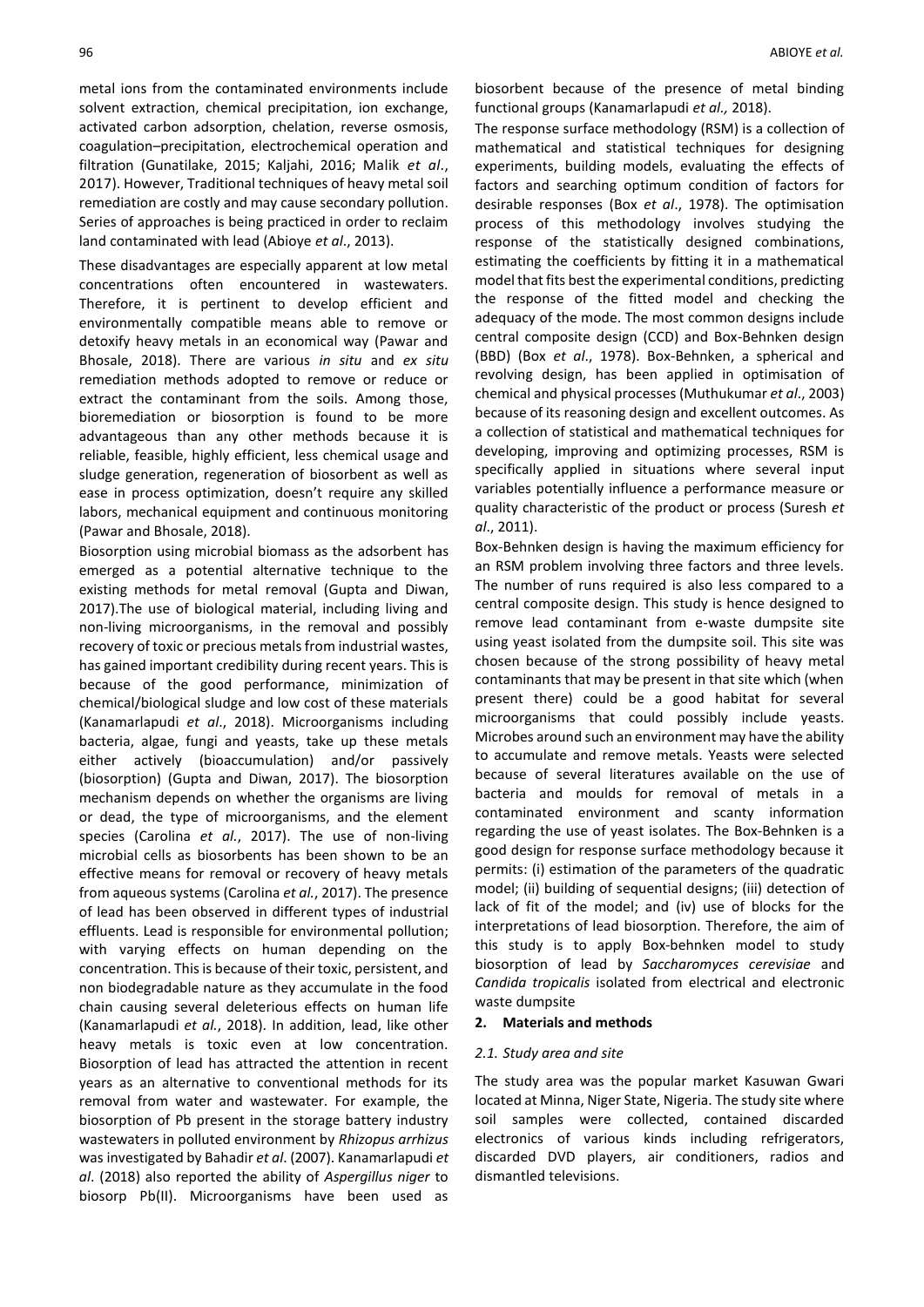#### *2.2. Heavy metal used in the study*

Lead nitrate was obtained from Panlac Scientific Equipment Store Minna, Niger State, Nigeria. The lead nitrate was of commercial grade, it had the following specifications: Formula: Pb(NO<sub>3</sub>)<sub>2</sub>, Molar mass: 331.2 g/mol, Density: 4.53  $g/cm^3$ (20°C) and Melting point: 270°C.

#### *2.3. Collection of soil samples*

The 100 g of soil sample was collected into a glass jar using a sterile spatula from three different electronic waste dumpsite locations. The soil samples were transported to the Microbiology laboratory of the Federal University of Technology, Minna, Nigeria where the samples were analysed microbiologically.

#### *2.4. Isolation and identification of yeast from soil sample*

The standard pour plate method was used for the isolation of the yeast isolates (Fawole and Oso, 2007). The soil sample was serially diluted with sterile distilled water up to 10<sup>-5</sup> dilution factor. Each colony that appeared on the plate was expressed as one colony forming unit (cfu/g) (Nazir *et al*., 2007). The yeast colonies were subcultured repeatedly on yeast extract agar to get a pure culture and was later stored in agar slant containing yeast extract agar. The organisms were characterized morphologically and viewed under a light microscope using (x100) objective lens, this was followed by various sugar fermentation test to identify the yeast isolates.

## *2.5. Lead solution preparation*

Stock metal solution (500 ml) was prepared by dissolving 0.79 g of lead nitrate  $[Pb(NO<sub>3</sub>)<sub>2</sub>]$  in deionised water, shake for 15 minutes and then allowed to stand for 24 hours to obtain complete dissolution. Solution was adjusted to pH values 6 and 7 with 0.1 M of NaOH and HCl. The lead concentration was measured using Atomic Adsorption Spectrophotometer (AAS).

# *2.6. Yeast isolates suspension preparation for biosorption studies*

Freshly grown single colonies of the isolates were picked up with an inoculation loop, stirred into 10 ml nutrient broth in a test tube incubated at 25 °C for 60 minutes and maintained as suspension stock for biosorption experiments.

#### *2.7. Lead biosorption studies*

Aliquots of 1 ml suspension of the bacterial were inoculated in 50 ml nutrient broth containing different concentrations of lead (0.5, 1.0, 1.5 and 2.0 ppm) (Homaidan *et al*., 2014). Before adding the isolates, the pH of the metal solution was adjusted to pH 6-7 with 0.1 M NaOH and HCl. The conical flasks were incubated at 37°C in an incubator with a constant shaking. A flask from the experimental setup was taken out every week (i.e. after 7, 14, 21 and 28 days) and were centrifuged at 4000 rpm for 25 minutes. After centrifugation, the supernatant was digested with HNO<sub>3</sub> and metal

concentration was determined by Atomic Adsorption Spectrophotometer (AAS).

#### *2.8. Effect of incubation temperature on biosorption rate*

Nutrient broth medium (50 ml) containing 0.5 ppm of lead with 1 ml aliquot of *Candida tropicalis* and *Saccharomyces cerevisiae* yeast suspension (24 hours old) in conical flasks were incubated at temperatures of 25 and 37 °C (Homaidan *et al*., 2014) with constant shaking respectively. All experiments were conducted in triplicates. The lead concentration in the digested supernatant was measured using Atomic Adsorption Spectrophotometer (AAS).

#### *2.8.1. Effect of pH on biosorption rate*

Nutrient broth medium (50 ml) containing varying amounts of lead (0.5, 1.0, 1.5 and 2.0 ppm) was adjusted to pH ranges 6 and 7 (Homaidan *et al.,* 2014) using 0.1 M HCl and 0.1 M NaOH at 37 °C and heavy metal concentration in the digested supernatant was measured using Atomic Adsorption Spectrophotometer (AAS).

## *2.8.2. Effect of heavy metal concentration biosorption rate*

*Candida tropicalis* and *Sacchromyces cerevisiae* (yeast isolates) were inoculated into nutrient broth medium (50 ml) containing different concentrations of lead (0.5, 1.0, 1.5 and 2.0) respectively. The pH of the medium was adjusted to 7 with 37 °C incubation temperature and heavy metal concentration in the digested supernatant was analyzed using AAS. Percentage biosorption was calculated by using the Beer Lambert's law in the concentration range studied.

%biosorption =  $\frac{\text{Initial metal concentration} - \text{final metal concentration}}{\text{Initial metal sorption}} \times 100$ 

#### *2.9. Box Behnken design*

All results of this research work were tested with probability value of 5% (0.05). The probability value shows the level at which the hypothesis tested was either accepted or rejected. A model was constructed for each of the organism considered in this research work, which include; *Candida tropicalis* and *Saccharomyces cerevisiae***.** Minitab 17 version was used for analysing the data. The equation used for the coded value -1, 0 and 1 was,

```
\label{eq:Y} {\sf Y} = \beta_0 + \beta_1 {\sf A}_1 + \beta_2 {\sf B}_2 + \beta_3 {\sf A}_3 + \beta_{12} {\sf A}_1 {\sf B}_2 + \beta_{13} {\sf A}_1 {\sf C}_3 + \beta_{23} {\sf B}_2 {\sf C}_3 + \beta_{11} {\sf A}_1^2 + \beta_{22} {\sf B}_2^2 + \beta_{33} {\sf C}_3^2
```
Where,  $A = pH$  value,  $B = temperature$ ,  $C = lead$ concentration, A, B and C are the factors considered.

The three factor Box Behnken design used in the study for the observed and predicted which successfully followed the model is shown in Table 1.

#### *2.10. Statistical analysis*

The analysis of variance (ANOVA) was used to check the adequacy of the developed models at 95% confidence level (Altin *et al*., 2007; Pawade *et al*., 2008). If the calculated value of the F-ratio of the regression model is more than the standard value specified (F-Table) for 95% confidence level, and then the model is considered adequate within the confidence limit (Liao and Shiue, 1996).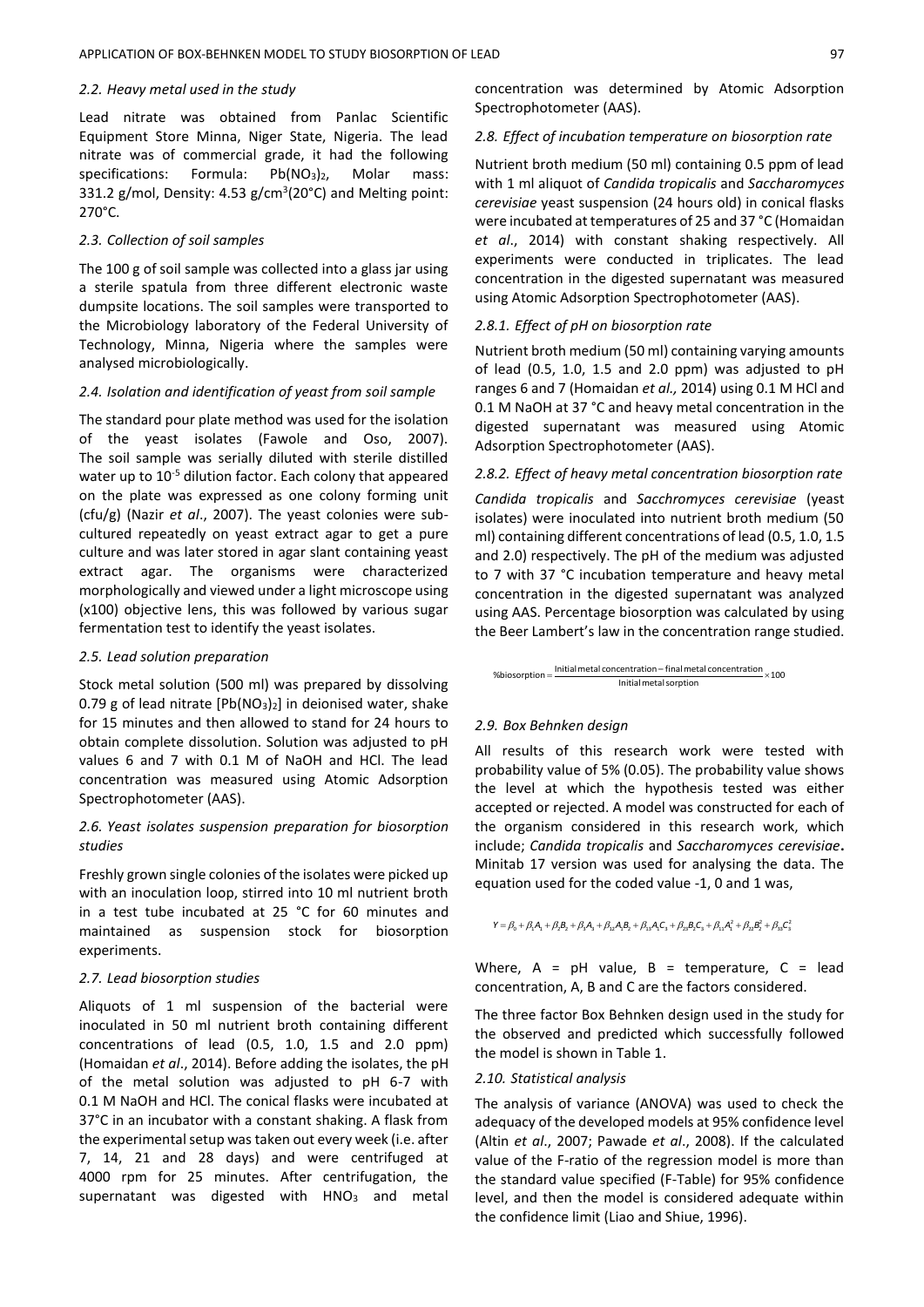**Table 1.** Three factor Box Behnken design used in this study

| <b>Experimental runs</b> | <b>Values</b> |             |              |                 |           |            |  |
|--------------------------|---------------|-------------|--------------|-----------------|-----------|------------|--|
| S/N                      | A (pH)        | B (Temp)    | C(lead con)  | <b>Observed</b> | Predicted | Diff/error |  |
| 1                        | $-1$          | 1           | 0            | 74.20           | 72.55     | 1.65       |  |
| 2                        | $-1$          | 1           | 0            | 70.20           | 66.77     | 3.43       |  |
| 3                        | $-1$          |             | 0            | 67.17           | 65.40     | 1.77       |  |
| 4                        | $-1$          |             | 0            | 66.06           | 66.77     | $-0.71$    |  |
| 5                        | 1             | $\mathbf 0$ | $-1$         | 66.13           | 67.57     | $-1.44$    |  |
| 6                        | $\mathbf{1}$  | 0           | $-1$         | 64.17           | 62.72     | 1.45       |  |
| 7                        | 1             | $\mathbf 0$ | $-1$         | 62.76           | 62.96     | $-0.2$     |  |
| 8                        | 1             | $\mathbf 0$ | $-1$         | 60.80           | 62.77     | $-1.97$    |  |
| 9                        | 0             | $-1$        | 1            | 64.06           | 66.77     | $-2.71$    |  |
| 10                       | 0             | $-1$        |              | 62.33           | 62.12     | 0.21       |  |
| 11                       | 0             | $-1$        | $\mathbf{1}$ | 61.10           | 64.51     | $-3.41$    |  |
| 12                       | 0             | $-1$        |              | 59.50           | 56.08     | 3.42       |  |
| 13                       | 0             | 0           | 0            | 60.73           | 58.76     | 1.97       |  |
| 14                       | 0             | $\Omega$    | $\Omega$     | 51.20           | 52.96     | $-1.76$    |  |
| 15                       | 0             | 0           | 0            | 57.63           | 59.27     | $-1.64$    |  |

## **3. Results**

## *3.1. Yeast isolates*

The yeasts isolates were identified as *Saccharomyces cerevisiae* and *Candida tropicalis*. *Saccharomyces cerevisiae* and *Candida tropicalis* were capable of utilizing glucose, galactose and lactose. *Saccharomyces cerevisiae* was in addition to these, capable of utilizing fructose and sucrose while *Candida tropicalis* was capable to utilizing maltose.



**Figure 1.** Biosorption of lead using *S. cerevisiae*

# *3.2. Lead biosorption by Saccharomyces cerevisiae and Candida tropicalis*

The biosorption of lead by *S. cerevisiae* and *C. tropicalis* is shown in Figures 1 and 2. After 28 days of incubation, the highest % biosorption for *S. cerevisae* and *C. tropicalis* was obtained at lead concentration of 0.5 ppm, followed by lead concentration of 1 ppm and the least was obtained at lead concentration of 2 ppm (Figures 1 and 2).



**Figure 2.** Biosorption of lead using *C. tropicalis*

## *3.3. The effect of incubation temperature and pH on biosorption of lead by S. cerevisiae and C. tropicalis*

The effects of temperature values on the biosorption of lead by *S. cerevisiae* and *C. tropicalis* is shown in Figure 3. Of the 2 temperature values tested (25 and 37 °C), incubation at temperature value of 25 °C had a higher value of biosorption by the two organisms at days 7, 14, 21 and 28, with day 28 giving a higher values of biosoprtion (70.4%) for *S. cerevisiae* compared to incubation temperature of 37 °C with biosorption value of 64.6%, whereas for *C. albicans.* The higher % biosorption was recorded on day 7 (56.3%) compared to incubation at temperature of 37 °C with biosorption of 47.3%.



**Figure 3.** Effect of incubation temperature on percentage biosorption of lead by *Saccharomyces cerevisiae* and *Candida tropicalis*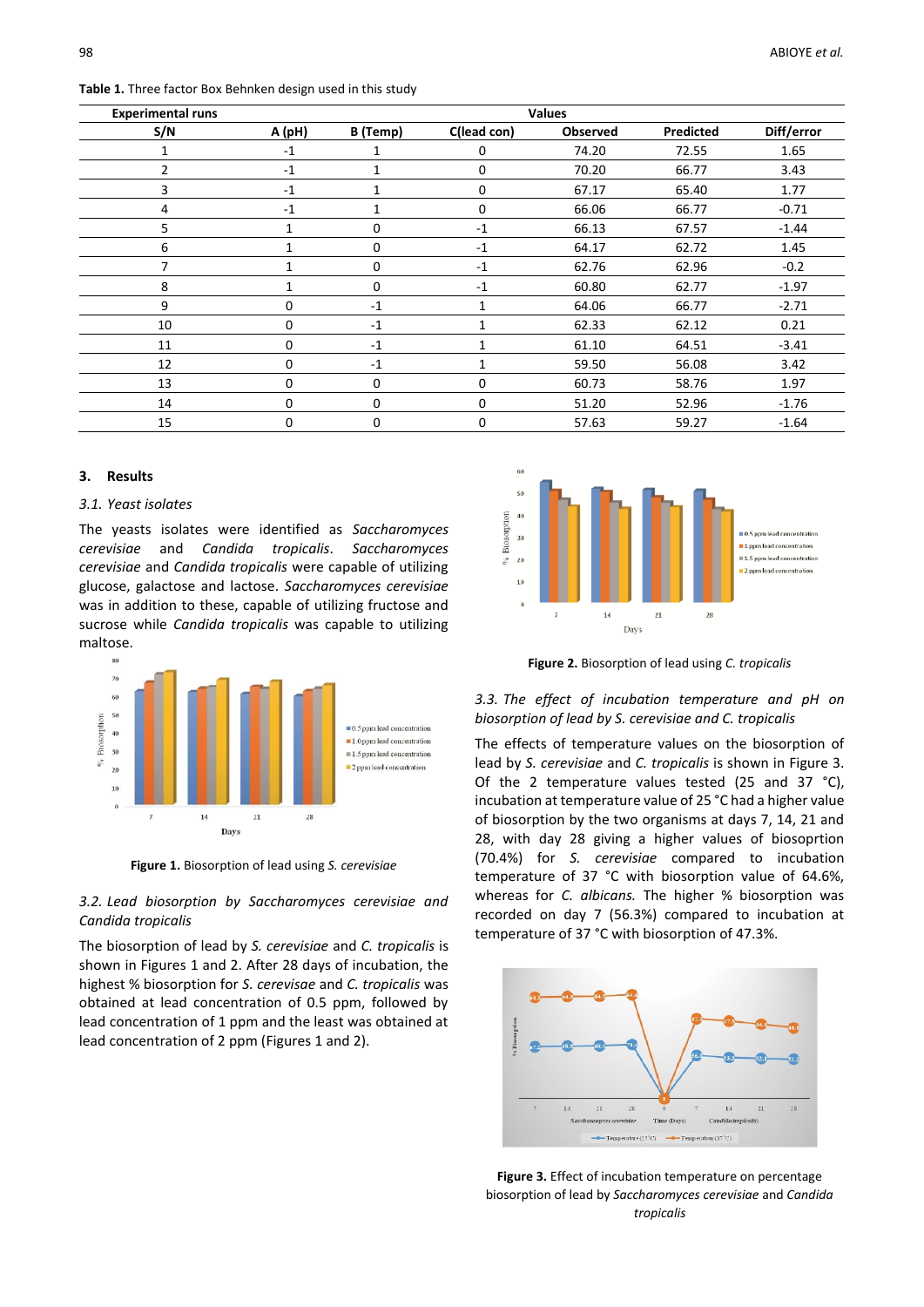# *3.4. Percentage of biosorption at different pH on biosorption of lead by S. cerevisiae and C. tropicalis*

As shown in Figure 4, pH has effects on the rate of biosorption of lead by *S. cerevisiae* and *C. tropicalis.* When *S. cerevisiae* was incubated at pH 6, the highest biosorption value of 69.3% was obtained at day 28, whereas pH 7 had a biosorption value of 58.3%. For *C. tropicalis*, the highest biosorption value of 48.3% was recorded at day 7, but it had biosorption value of 46.2% at pH 7. Figures 5 and 6 show the 3d surface plot of lead removal versus pH and temperature and lead removal versus pH by *S. cerevisiae*  and *C. tropicalis*. In both Figures, *S. cerevisiae* is shown to better uptake the lead when compared to the *C. albican.*



**Figure 4.** Effect of pH on biosorption of lead by *Candida tropicalis* and *Sacchromyces cerevisiae*

**Table 2.** Response surface regression for *Saccharomyces cerevisiae*



**Figure 5.** The 3d surface plot of lead removal versus pH and temperature by (a) *S. cerevisiae* and(b) *C. tropicalis*



**Figure 6.** The 3d plot of lead removal versus pH and lead concentration by *S. cerevisiae*and *C. tropicalis*

Table 2 shows that the linear, quadratic and the interaction among the factors considered are statistically significant considering the low values of each of the probability values of the individual factors. (p-value < 0.05). From the analysis of variance table for response, probability value of 0.029 for the regression shows that the model is a good fit for the design since the p-value (0.029) is less than 0.05.

| <b>Term constant</b> | Coef           | <b>StDev</b>         |          | P     |
|----------------------|----------------|----------------------|----------|-------|
|                      | 66.773         | 2.107                | 31.689   | 0.000 |
| Α                    | 4.320          | 1.290                | $-3.349$ | 0.020 |
| В                    | $-4.895$       | 1.290                | $-3.795$ | 0.033 |
| C                    | $-7.057$       | 1.290                | $-5.471$ | 0.001 |
| $A^*A$               | $-8.940$       | 1.899                | $-4.708$ | 0.011 |
| $B^*B$               | -7.785         | 1.899                | $-4.100$ | 0.021 |
| $C^*C$               | $-7.058$       | 1.899                | $-3.717$ | 0.047 |
| $A^*B$               | 6.225          | 1.825                | 3.411    | 0.017 |
| $A^*C$               | $-5.001$       | 1.825                | $-2.634$ | 0.063 |
| $B^*C$               | -4.772         | 1.825                | $-2.615$ | 0.065 |
| $S = 4.33779$        | $R-Sq = 94.7%$ | $R-Sq(adi) = 92.89%$ |          |       |

Table 3 shows the linear, quadratic and the interaction among the factors considered are not statistically significant considering the high value of each probability values (p-value > 0.05) of the individual factors (Table 4). From analysis of variance table for response, probability value of 0.851 for the regression shows that the model is not a good fit for the design since the p-value (0.851) is greater than 0.05.

## **4. Discussion**

Physiochemical parameters such as pH, play an important role in increasing the rate of biosorption. There are three ways in which the pH can influence metal biosorption: (i) it affects the configuration of the active ion-exchange sites; **(**ii) it affects the ionic state of the sorbate in the solution and (iii) extreme pH values may damage the structure of the biosorbent material (Rearte *et al.*, 2013; Sen *et al*., 2015). The variation in biosorption of heavy metals by microbial biomass at different pH could be due to the differences in the sensitivity of cell wall molecules of the bacterial cells to pH. For instance, at a low pH, cell wall ligands tightly bind with the hydronium ions ( $H_3O$ ) and hence restrict the approach of metal cations due to repulsive force. On the contrary, at higher pH values, more ligands like carboxyl, phosphate, imidazole and amino group would be exposed and carry negative charges with a subsequent attraction of metallic ions with positive charge and biosorption onto the cell surface (Pardo *et al*., 2003).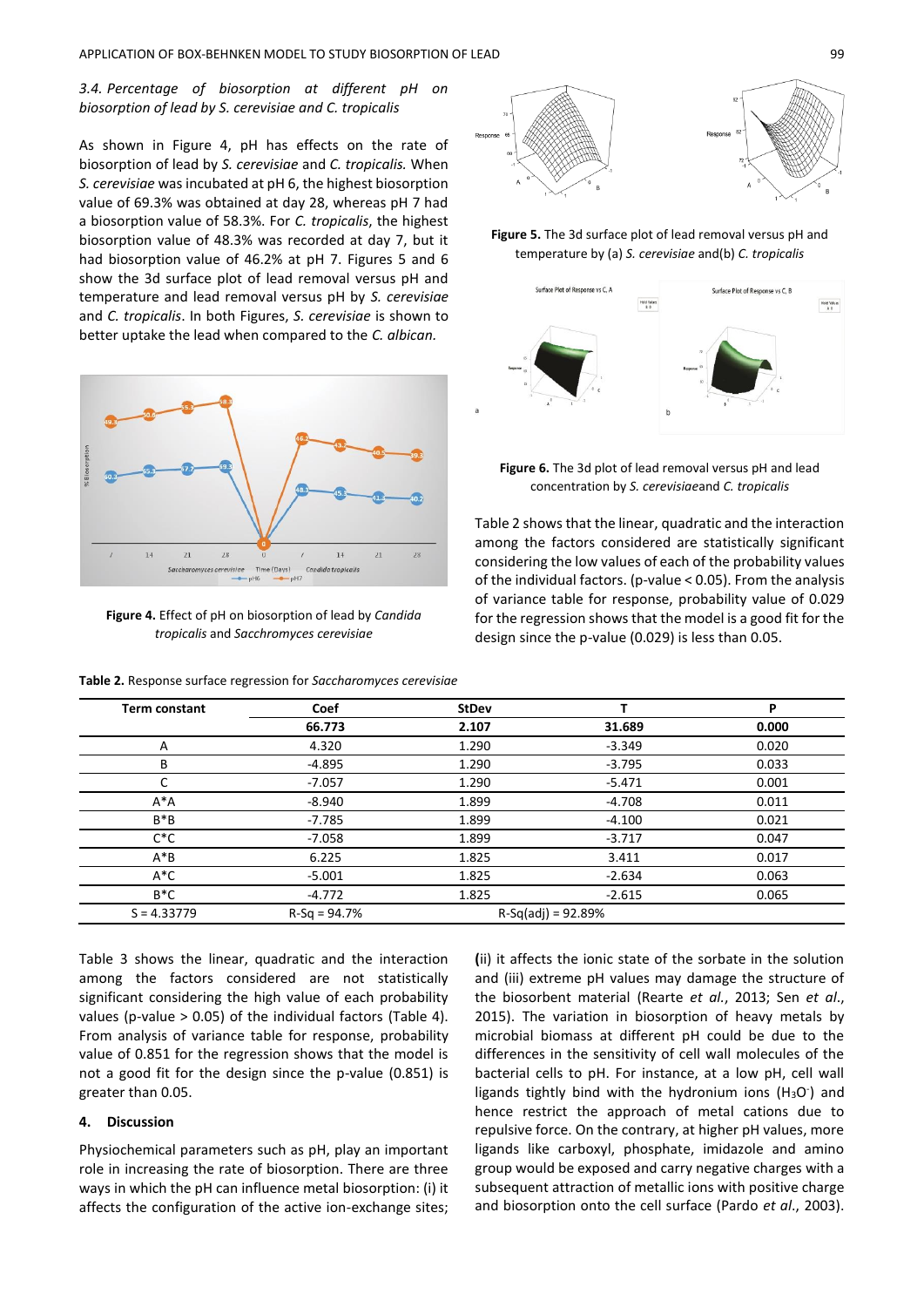At initial low pH the cell surface becomes more positively charged thus reducing attraction between the biomass and lead metal ions. In contrast, higher pH values facilitate the uptake, since the cell surface is more negatively charged.

| <b>Term</b>   | Coef           | <b>StDev</b>         |          | P     |  |
|---------------|----------------|----------------------|----------|-------|--|
| Constant      | 79.787         | 7.311                | 10.914   | 0.000 |  |
| A             | $-3.992$       | 4.477                | 0.892    | 0.413 |  |
| В             | $-3.264$       | 4.477                | 0.729    | 0.499 |  |
|               | 1.771          | 4.477                | 0.396    | 0.709 |  |
| $A^*A$        | $-2.098$       | 6.590                | $-0.318$ | 0.763 |  |
| $B^*B$        | 8.344          | 6.590                | 1.266    | 0.261 |  |
| $C^*C$        | $-2.309$       | 6.590                | 0.350    | 0.740 |  |
| $A^*B$        | $-1.517$       | 6.331                | $-0.240$ | 0.820 |  |
| $A^*C$        | $-3.568$       | 6.331                | $-0.563$ | 0.597 |  |
| $B^*C$        | $-4.225$       | 6.331                | $-0.667$ | 0.534 |  |
| $S = 4.33779$ | $R-Sq = 94.7%$ | $R-Sq(adj) = 92.89%$ |          |       |  |

The coefficient of determination  $(R^2)$  was 45.4% which means that the independents variables were able to contribute up to 45.4% for *Candida tropicalis*. In the other sense, 45.4% of the  $R^2$  indicates that the model developed explains 45.4% of the variance in the dependent variable (i.e. response) as seen in Table 3. From analysis of variance table for response, probability value of 0.851 for the regression shows that the model is not a good fit for the design since the p-value (0.851) is greater than 0.05. For *Saccharomyces cerevisiae* as seen in Table 2, the coefficient of determination  $(R^2)$  was 94.7%, which means that the independents variables was able to contribute up to 94.7%. In another sense, 94.7% of the  $R^2$  indicates that the model developed explains 94.7% of the variance in the dependent variable (i.e.,response).From the analysis of variance table of the response, probability value of 0.029 for the regression shows that the model is a good fit for the design since the p-value(0.029) is lesser than 0.05.

From the above, it was observed that *Saccharomyces cerevisiae* model gave the most significant result with R<sup>2</sup> value of 92.8%, after comparing the coefficient of determination  $(R^2)$  of each of the biosorbents. This indicated that *Saccharomyces cerevisaie* was best optimized by the factors pH 6, temperature 25 °C and a lead concentration of 2.0 ppm. This result is similar to the work of Farhan and Khadom (2015) using *Saccharomyces cerevisiae*. Reported that the uptake capacityfor lead of *Sacchromyces cerevisiae* increased with increasing pH and the maximum capacity values have been observed at pH 6.0, 5.5, 2.5, 5.5, 6.0 and 5.5.

Thus, Box Behnken design was efficient in determining the optimum values of the factors (pH, temperature and lead concentration) that this is required by *Saccharomyces cerevisiae* for effective metal uptake (biosorption).

## **5. Conclusion**

S. cerevisiae gave the most significant result with R<sup>2</sup> value when compared to *C. tropicalis*, after comparing the coefficient of determination  $(R^2)$  of each of the treatment models. Thus, *S. cerevisiae* was best optimized using Box Behnken Design by the factors pH, temperature and the

lead concentration. Verification of the Fitness of each model using ANOVA technique shows that all the models can be used with confidence level of 0.95. The results also indicated that a pH of 6, a temperature of 25 °C and a lead concentration of 2.0 ppm lead to the lead removal by *S. cerevisiae.*

## **6. Funding sources**

No external funding was received in support of this work. It was funded by the authors.

#### **7. Conflict of interest statement**

There is no conflict of interest in the preparation of this article.

## **References**

- Abioye O.P., Ijah U.J.J. and Aransiola S.A. (2013), Remediation mechanisms of tropical plants for lead-contaminated environment, in Plant-Based Remediation Processes, Soil Biology, Gupta D.K., Ed., Springer, Berlin, Germany, 2013, vol. 35, pp. 59–77.
- Agency for Toxic Substances and Disease Registry (2017), Lead Toxicity What Are Possible Health Effects from Lead Exposure? Retrieved from https://www.atsdr.cdc.gov/csem/ csem.asp?csem=34&po=10.
- Altin A., Nalbant M. and Taskesen A. (2007), The effects of cutting speed on tool wear and tool life when machining Inconel 718 with ceramic tools, *Materials and Design*, **28**, 2518–2522.
- Anand J., Cherian S., Bherat P. and Marish K. (2015), Go green with WEEE: Eco-friendly approach for handling e-waste, *Procedia Computer Science*, **46**, 1317–1324.
- Bahadir T., Bakan G., Altas L. and Buyukgungor H. (2007), The investigation of lead removal by biosorption: an application at storage battery industry wastewaters, *Enzyme and Microbial Technology*, **41**(1–2), 98–102.
- Box G.E.P., Hunter W.G. and Hunter J.S. (1978), *Statistics for Experimenters*, John Wiley and Sons, Inc, pp. 510–539.
- Chisti H.T.N. (2018), Heavy metal sequestration from contaminated water: a review. *Journal of Materials and Environmental Sciences*, **9**(8), 2345–2355.